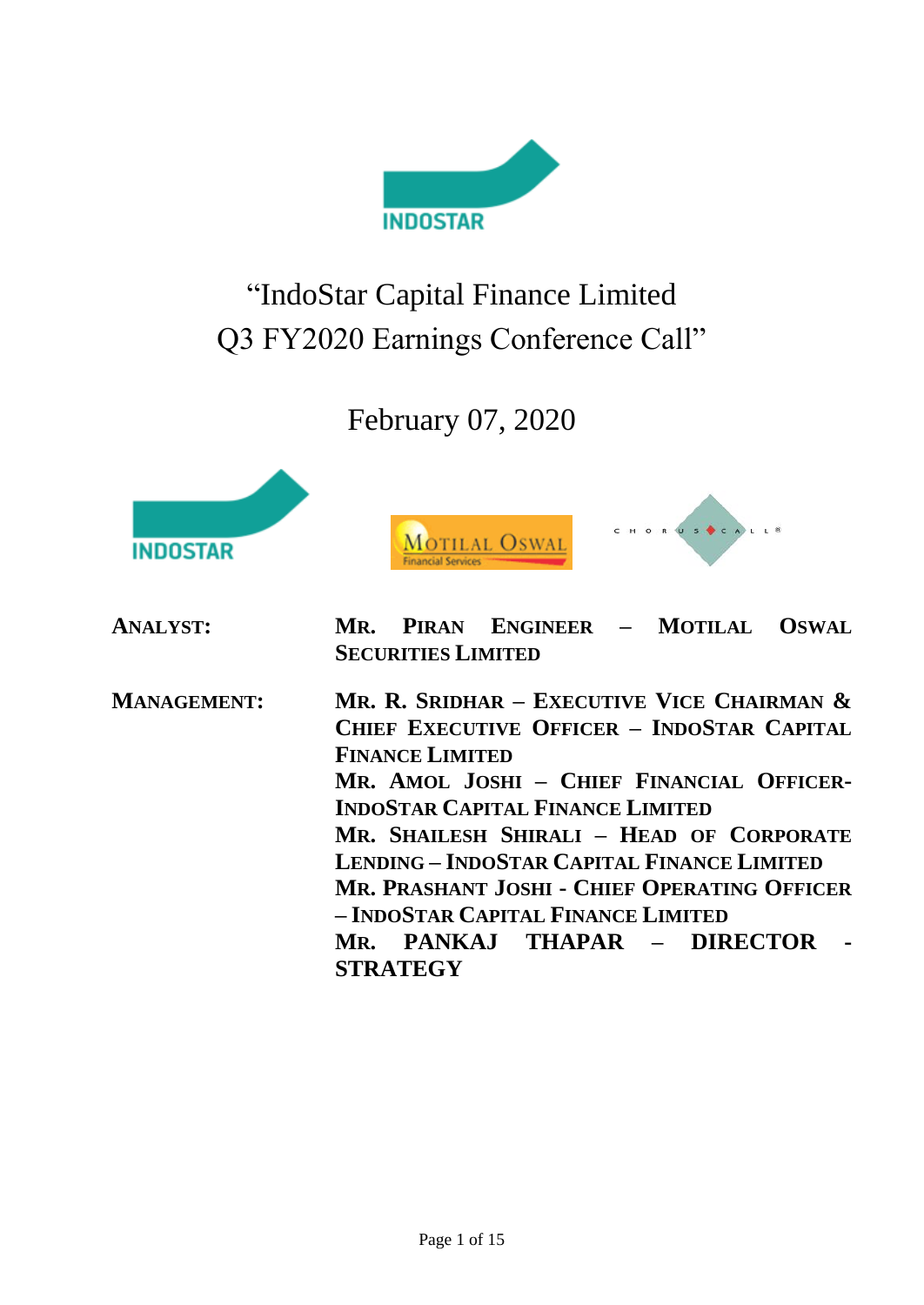

Moderator: Ladies and gentlemen good day and welcome to the IndoStar Capital Finance Q3 FY2020 Earnings Conference Call, hosted by Motilal Oswal Financial Services. As a reminder, all participants' lines will be in the listen-only mode and there will be an opportunity for you to ask questions after the presentation concludes. Should you need assistance during the conference call, please signal an operator by pressing "\*" then "0" on your touchtone phone. Please note that this conference is being recorded. I would now like to hand the conference over to IndoStar management. Thank you and over to you all.

**R. Sridhar:** Good afternoon, I am Sridhar from IndoStar Capital Finance and I welcome you to this Q3FY20 earnings call. So, let me first give you an overview of the recent transaction, which we have announced on the equity infusion from Brookfield. As all of you are aware Brookfield is a marquee global private equity investor the second largest in the world with \$510 billion assets under management and they have investments of \$18 billion in India. There are various firsts about this deal for Brookfield, we are their first Private Equity deals in India, we are also their first NBFC investment and a first investment for them in a listed entity in addition to it being a first investment for them where they are entering into a partnership. So, this equity infusion is around Rs 1225 crore into the company and out of the Rs 1225 crore around Rs 875 crore will be in equity and another Rs 350 crore will be in compulsorily convertible preference shares. Apart from these two, they will also buy a small quantum from the existing shareholder and these two transactions will trigger an open offer. Post all this, Brookfield is likely to have a minimum of 40% equity shares which makes them the single largest shareholder in the company. This transaction comes at a very opportune time for IndoStar when the industry has faced stiff challenges in the last 15 months post IL&FS problem, which led to lot of liquidity shortage for the NBFC industry resulting in slowdown on asset side. The capital infusion is going to help IndoStar look at growth from the next financial year once this transaction is culminated in the next few months. Brookfield has completed a due diligence process and signed binding agreements and we expect the necessary regulatory approvals to come in the next few months to close this transaction.

> The networth of the company will increase by Rs 1225 crore taking it to around Rs 4200 crore. This helps us increase our business up to 3 times without any further requirement of capital. With a global investor like Brookfield partnering Everstone as a co-promoter adds significant credibility to IndoStar in the marketplace. Ever since this announcement has been made last week, banks have been reaching out to us and they are showing willingness to consider enhancement / new credit limits to us once this transaction is completed. We hope that around Rs 2,500 crore of debt funding will come on the back of this transaction. So, we are very confident that this partnership will solve the problems of capital and liquidity for IndoStar and will help us to look at growing our retail business swiftly.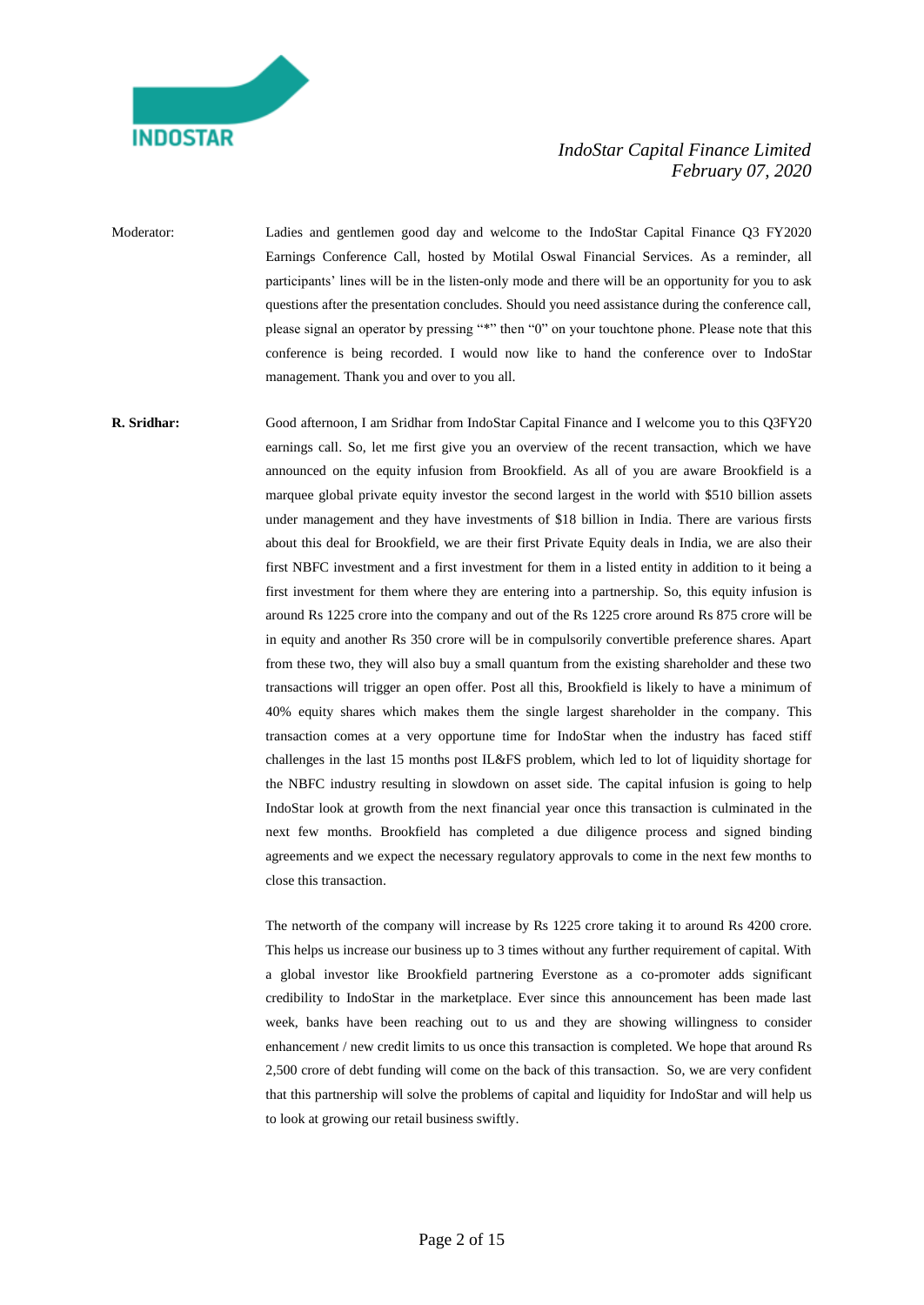In the last 15 months, when we were facing a lot of liquidity challenges, we have had some positive events as well. The first being, the acquisition of CV financing business of India Infoline on 31st March 2019 with a deferred credit of about 12 months. We have since, completely paid the entire consideration to India Infoline by end of January 2020 and we do not have any more dues to be paid to them. That portfolio is doing reasonably well. We have also reduced our corporate lending portfolio, both real estate as well as non-real estate which was around Rs 6000 crore during the time of the IL&FS issue, now has come down to around Rs 3000 crore. With Rs 3000 crore of repayments and prepayments, we have clearly demonstrated the quality of assets of our corporate lending business and this has helped generate liquidity in a very tight market. Furthermore, we have used those funds to manage our liabilities and grow our retail business. The third good event, which has happened to us is the partnership with ICICI bank for developing lending franchise for commercial vehicle finance. This started in the month of July and until now we have done around Rs 500 crores of business which is on the balance sheet of ICICI bank. So, this relationship with ICICI bank for CV Finance business is likely to strengthen further as we will be doing more business for ICICI bank in the days to come.

In the last 15 months during this liquidity crisis we have managed our liabilities in this fashion and still grown our retail book. Going forward, once this transaction of Brookfield culminates, we will focus on building the retail business aggressively led by the commercial vehicle finance. Our CV finance AUMs are at Rs 4500 crore of assets under management, which has gone up around 11 times compared to June 18. The retail business has moved up by around 3 times and retail business makes up 70% of AUM with corporate lending business at 30%. We are on track to have a mix of 75% retail and 25% corporate. So, with these initial remarks I leave the forum for your questions. I along with my colleagues would be very happy to answer your queries.

- **Moderator:** Thank you very much. Ladies and gentlemen, we will now begin the question and answer session. We take the first question from the line of Umang Shah from Edelweiss. Please go ahead.
- Umang Shah: Hi sir. Congratulations on this deal that is going to happen. I want to understand what is the status on the NPA account in corporate lending? Further, is there a need to increase our provision on corporate lending?
- **R. Sridhar:** We have provided Rs 15 crore in Q1 against one real estate customer which has already slipped into NPL in Q1, that is the only stage 3 asset in Corporate lending.
- **Umang Shah:** Okay. So, in a corporate lending if I look at the book overall book it has reduced
- **R. Sridhar:** It has come down from around Rs 6000 crore to now Rs 3000 crore.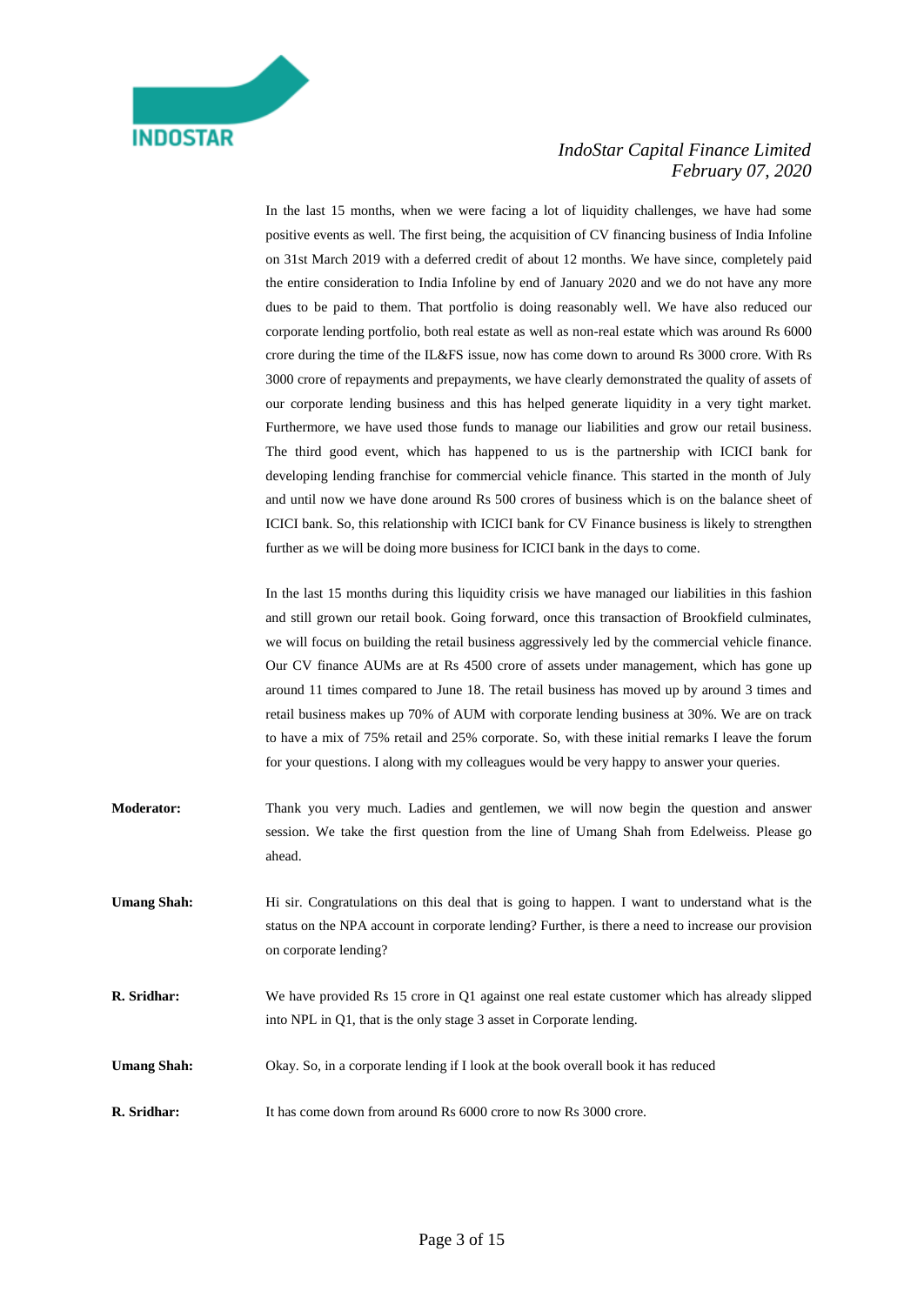

- **Shailesh Shirali:** Roughly of the Rs 3000 crore repayments that we have had, about Rs 600 crore –Rs 700 crore will be normal scheduled repayments and balance will be prepayment and refinancing by other lenders.
- **Umang Shah:** Okay alright, got it and Sir going ahead in our retail book, even this quarter retail book if I compare with FY2019 vehicle finance was somewhere close to Rs 3000 crore of loan book, this quarter it is somewhere close to Rs 3200 crore. What is the strategy that we are following that will keep on growing from here?
- **R. Sridhar:** Capital it is not an issue for IndoStar. We already have a 25% capital adequacy; with the Brookfield investment - debt funding too should come through. We are now chalking out a plan for growth in retail business, which will be led by commercial vehicle finance. As you know in commercial vehicle financing, we are in the mid customer segment where the customers own 2 or 3 vehicles and we are likely to be a leader in the next few years. We are focusing mostly on the used vehicle segment. At present, of our current loan book 70% is used and 30% is new, and we will focus on increasing our yield and penetration in the used vehicle segment. Additionally, as per the government announcement, the scrappage policy will be implemented soon, it is going to create a huge opportunity for funding used vehicle so we are strategically at an advantageous position where with capital and debt we will be able to exploit and increase our business substantially. It is a high potential segment where we feel that we are positioned appropriately to take advantage and build huge volumes in the next 3-5 year.
- **Umang Shah:** Okay, alright and Sir just one more last question. You mentioned something about partnership with ICICI bank. Are you trying to find out clients and ICICI bank finances it and you get the fee income out it or how does this work out?
- **R. Sridhar:** What you said is correct; this is a partnership with the same customer segment and same credit policy that we follow for our on-balance sheet origination. Since there is a liquidity shortage in the marketplace, we got into this relationship where we source the customers and do everything as per ICICI's documentation and once our credit manager approves the loan application, we give it to ICICI bank. Once their credit manager also approves the loan application, they make the disbursement to the customers. This funding comes to us at 10.4%, which is the cost of funds tagged for this arrangement, the balance between the lending yield and the cost of funds comes to us as spread

**Umang Shah:** Okay got it. Thank you so much.

**Moderator** Thank you. The next question is from the line of Akash Dattani from HDFC Securities. Please go ahead.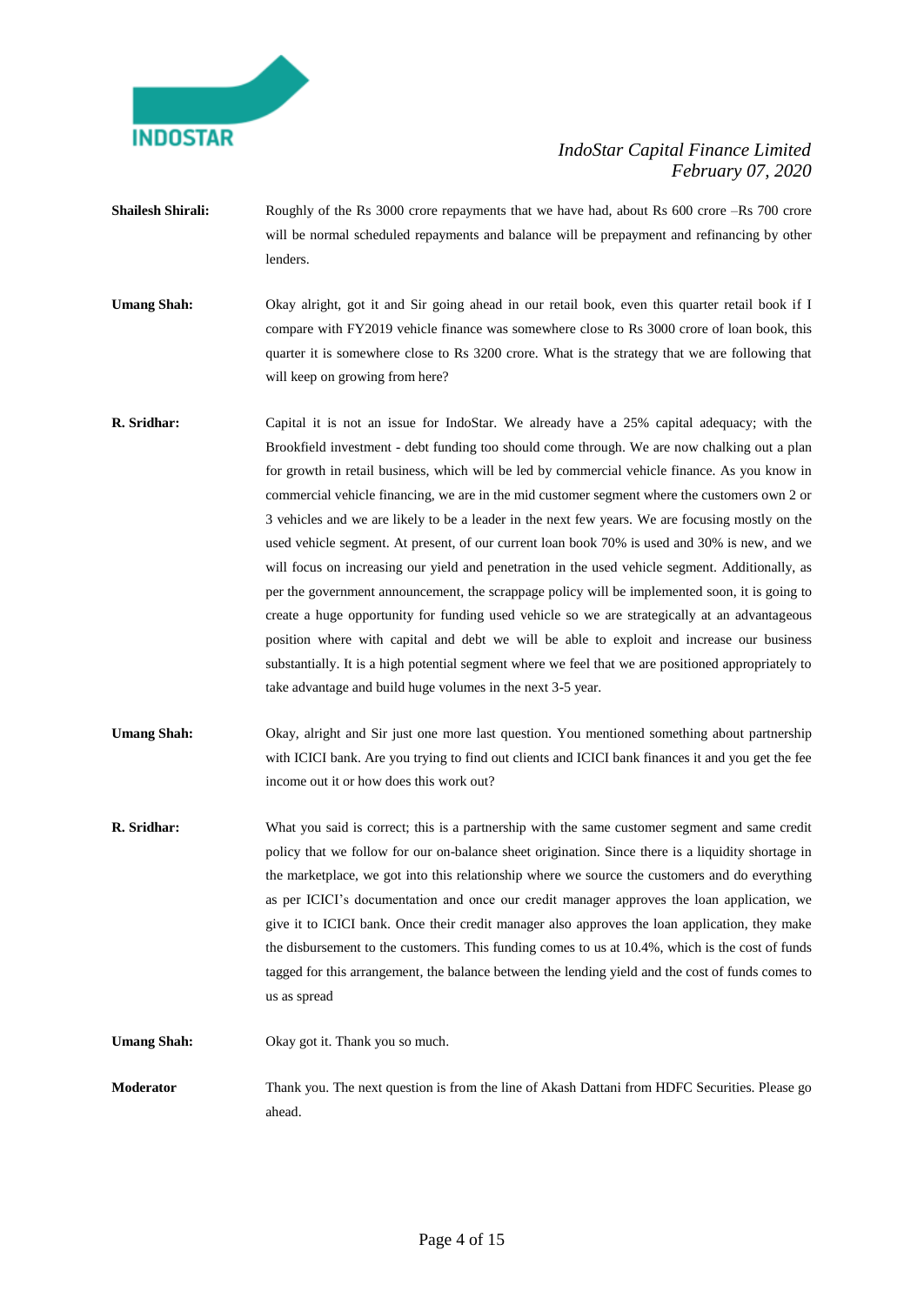

- Akash Dattani: On slide #12 of your presentation, there is a liquidity profile table where there is a line that says loan repayment inflows, so there are four quarter for FY2021 and if I look at 3Q FY2021 the figure is Rs 6300 crore, now in your previous presentation it was Rs 7262 crore, so what is the reason for and if I would have to compare it with the first quarter presentation the amount falls further. **Amol Joshi:** At all points of time there will be a certain outstanding book which gets split into a loan repayment ALM schedule. Now during the quarter there will be a fresh loan given and some repayments, plus we will do direct assignments and receive prepayments, all this leads to a loan
	- book at the period end and gets factored into this ALM schedule. So, all these points will lead to a number which will keep changing and it will never be a static number which will be going on quarter on quarter

**Akash Dattani:** Of course, yes.

- Akash Dattani: Correct, so if I just look at this 3Q FY2021 number, there has been a considerable decline versus what was shown in 1Q, just for example so would you attribute this to say you are foreseeing delayed payment in certain accounts or something of that sort.
- Amol Joshi: If you are looking at Q3FY20-21, the change would be due to various factors, you have seen the reduction in our corporate book, if there was something scheduled to come which is a big-ticket item and has been prepaid, it will lead to a change in the earlier reported numbers. You know the business well, all my corporate repayments are bulky repayment so they have an impact on quarter inflow, so if any of that would have come as a prepayment or maybe would have come and done a part payment all that will be factored into the current ALM presentation.
- **Akash Dattani:** Okay and per the budget announcement regarding the eligibility under Sarfaesi, does that impact IndoStar in anyway?
- **Prashant Joshi:** We had the Sarfaesi cover up to Rs 1 crore ticket size now that should go down to up to Rs 50 lakhs. We have a reasonable portfolio below Rs 1 crore so it should help us.

**Akash Dattani:** Okay that is it from my end. Thank you very much.

- **Moderator** Thank you. The next question is from the line of Rajiv Agarwal from DoorDarshi Advisors. Please go ahead.
- **Rajiv Agarwal:** My first question is I see provisions made in the quarter of Rs 110 crore, but if I look at your NPAs, the NPA have only gone up by Rs 40 crore. Should I assume that there were write off in Q3?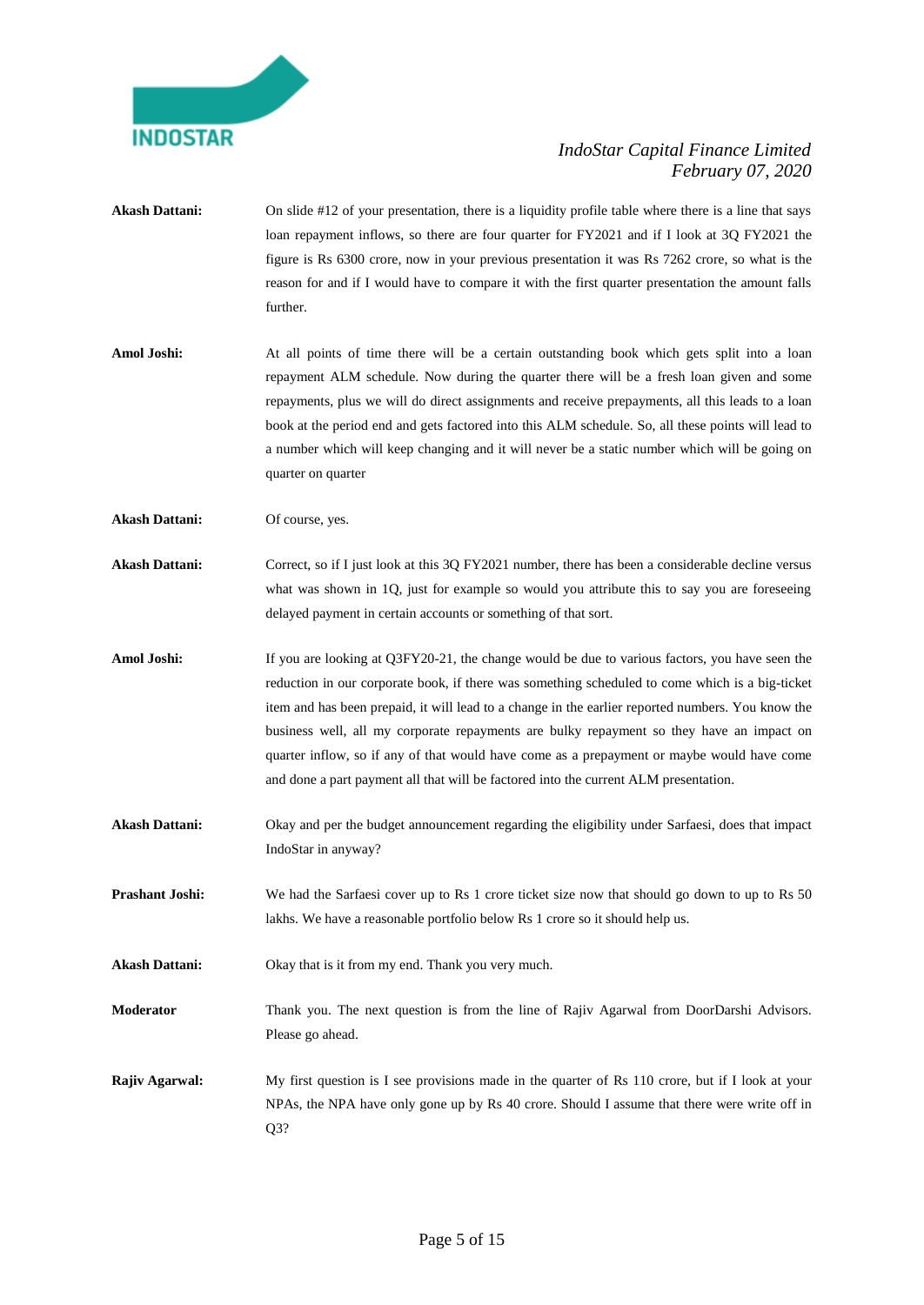

Amol Joshi: Rajiv this is Amol here, so what will happen is that in the P&L the Rs 110 crore number that you see is a combination of provisions made and write offs as you rightly pointed out. If you refer to slide 16 which plots out the product wise gross NPA and net NPAs, part of that provision cover is coming through that line plus you are right, as we have also called out in our corporate lending P&L page that we have done two large write off in Q3. Both provisioning and write off have contributed to Rs 111 crore. **Rajiv Agarwal:** So, I just wanted to know how much is the write- off total in the quarter? Amol Joshi: Rs 59 crore for Corporate lending book **Rajiv Agarwal:** Got it and given the write off you have taken in the media and fitness company is there any additional provisions still to be taken for these two accounts? Amol Joshi: We do have exposures for those two accounts and as and when the situation warrants, we will revisit our stance on provisioning. **Rajiv Agarwal:** There might be more that might come. You have not like full provided as of, now right? **Amol Joshi:** Right. **Rajiv Agarwal:** Now I want to understand little bit of the CV portfolio in the commercial vehicle portfolio. It seems like the IIFL portion is doing well. ECL available is around Rs 137 crore against the IIFL portfolio. How much of that is likely to be utilized in future? Amol Joshi: The original number of the provision cover was Rs 202 crores when we bought the portfolio and the number of Rs 137 crore that you referred which is on slide 16 is the current provision available of that pool that we took on. Now if you remember we had said that Rs 202 crore covers around 8.9% of the IIFL portfolio. Currently Rs 137 crore represents cover of 8% of the total portfolio. **Rajiv Agarwal:** When would you know if this enough like how does it work, as you realize the losses if the cost is lower than Rs 137 crore, is the money is going to stay with IndoStar or goes to IIFL can you just explain how that works? Amol Joshi: Rajiv we have bought over that portfolio so there is no link with IIFL any longer. It is the portfolio which Indostar manages and over the course of the portfolio lifecycle if my overall write-off is lower than this Rs 137 crore I will eventually see a write back. **Rajiv Agarwal:** Got it okay and then on the CV portfolio that we have originated in IndoStar it seems like there has been a deterioration in the asset quality so can you talk through what exactly is going on there because the NPA excluding IIFL has jumped in this quarter.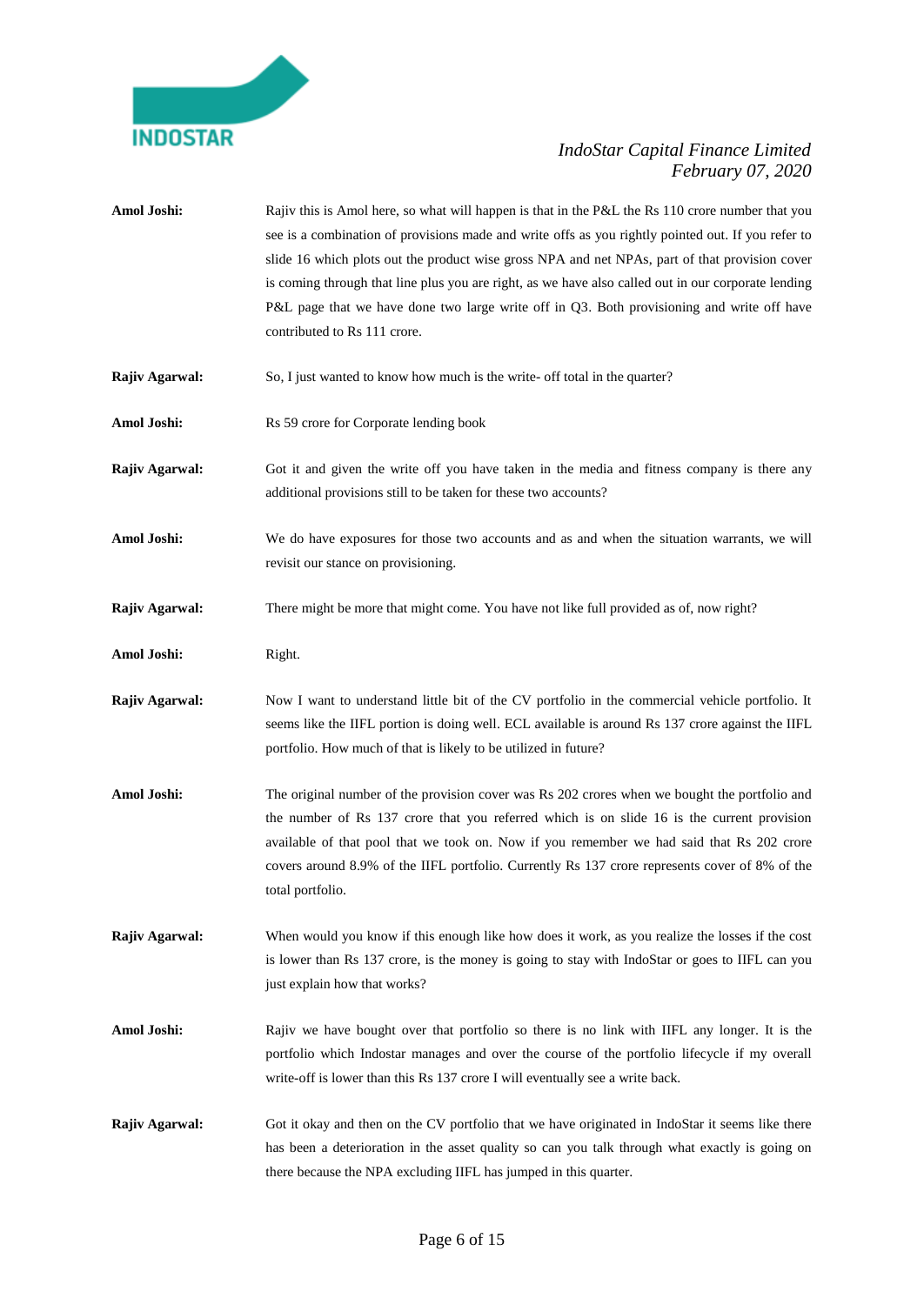

| R. Sridhar:    | Yes, our portfolio is doing well but there is a slowdown in the CV segments and geographies like<br>Rajasthan, Gujarat, Delhi and Telangana. There are some heavy commercial vehicles which we<br>have funded where I think there are some issues, that is why there is slight deterioration, but<br>these are short term cycles. The NPL recognized does not imply an actual credit loss. These are<br>events of postponement of payments, please note that these accounts are fully secured by<br>underlying assets, the CV finance business involves funding assets that earn and pay. As the<br>freight market is sluggish there are some delays in repayment, but all these will come back once<br>the market reverses so we are not very much worried. I have seen many cycles like this. Our<br>collections are good with some slippages here and there but compared to the total portfolio it is<br>not very significant. We are addressing both issues and we are confident that these will be<br>eventually collected. |
|----------------|----------------------------------------------------------------------------------------------------------------------------------------------------------------------------------------------------------------------------------------------------------------------------------------------------------------------------------------------------------------------------------------------------------------------------------------------------------------------------------------------------------------------------------------------------------------------------------------------------------------------------------------------------------------------------------------------------------------------------------------------------------------------------------------------------------------------------------------------------------------------------------------------------------------------------------------------------------------------------------------------------------------------------------|
| Rajiv Agarwal: | Got it and what would you say is the normalized cost for a CV business that we are originating<br>credit cost.                                                                                                                                                                                                                                                                                                                                                                                                                                                                                                                                                                                                                                                                                                                                                                                                                                                                                                                   |
| R. Sridhar:    | See we are doing business at around 16% to 16.5%, so in a good market condition, we should be<br>having 75 to 80 basis credit loss and in a very challenging period like this it could go to 150 to<br>160 basis point. So, looking at just risk adjusted returns between 14% to 15% is good.                                                                                                                                                                                                                                                                                                                                                                                                                                                                                                                                                                                                                                                                                                                                    |
| Rajiv Agarwal: | That is great. Can you explain what segment of the used CV we are focusing on? What is the<br>vintage of the vehicle that we finance?                                                                                                                                                                                                                                                                                                                                                                                                                                                                                                                                                                                                                                                                                                                                                                                                                                                                                            |
| R. Sridhar:    | On vintage, we are focusing on 5-12-year-old vehicles. From a customer targeting standpoint, we<br>are addressing needs of operators with 2-3 vehicles.                                                                                                                                                                                                                                                                                                                                                                                                                                                                                                                                                                                                                                                                                                                                                                                                                                                                          |
| Rajiv Agarwal: | I see, so it is very similar to Shriram Transport?                                                                                                                                                                                                                                                                                                                                                                                                                                                                                                                                                                                                                                                                                                                                                                                                                                                                                                                                                                               |
| R. Sridhar:    | The customers segment being addressed at IndoStar is different. We are financing operators with<br>2-3 vehicles and Shriram Transport specializes in financing first time user and there is a yield<br>difference of about 6%.                                                                                                                                                                                                                                                                                                                                                                                                                                                                                                                                                                                                                                                                                                                                                                                                   |
| Rajiv Agarwal: | Okay, but I think Shriram transport has a similar yield and the similar vintage, but they are just<br>one owner that a single owner versus you are saying they have 2-3 vehicles is that right.                                                                                                                                                                                                                                                                                                                                                                                                                                                                                                                                                                                                                                                                                                                                                                                                                                  |
| R. Sridhar:    | It is not a single owner, you will be calling a single lorry operator, the first time someone buys a<br>truck, so you will have only one. We do not fund that segment; we are not competing in any<br>manner.                                                                                                                                                                                                                                                                                                                                                                                                                                                                                                                                                                                                                                                                                                                                                                                                                    |
| Rajiv Agarwal: | And then one last question is on Brookfield while they have come in and they are a big strategic<br>investor I just wanted to understand your thought process around the price at which it came so<br>they obviously came below book and how did the management think about the price and if you<br>can just talk through that?                                                                                                                                                                                                                                                                                                                                                                                                                                                                                                                                                                                                                                                                                                  |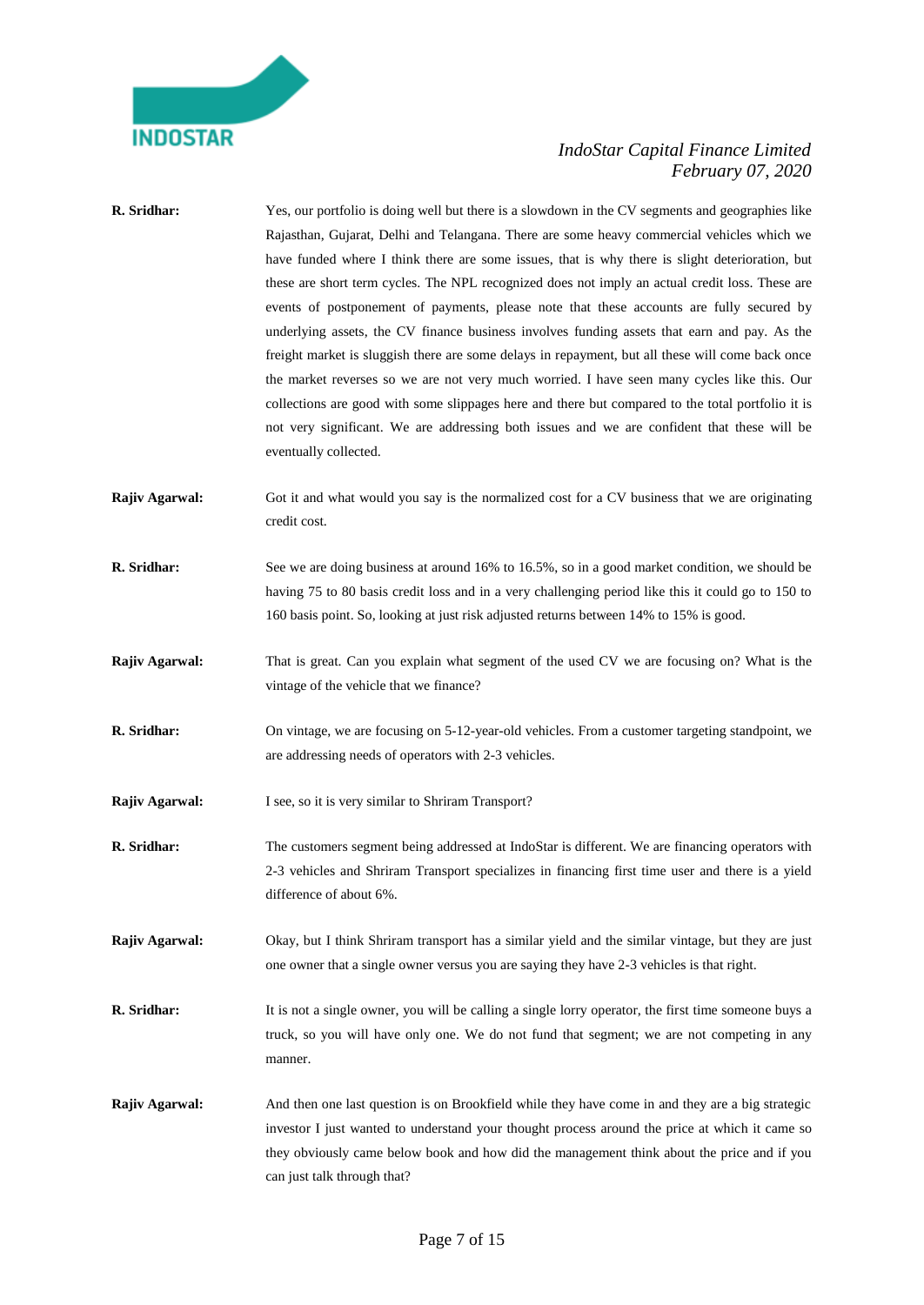

- **R. Sridhar:** See, normally any investment, equity transaction and all that is not related to the book value, it will always be related to the SEBI formula of price discovery and the market price., So this is a negotiated price but as far as the company is concerned what we look at it is not the price at which the investor comes but the partnership with a marquee big investor. A global investor like Brookfield, increases our credibility in the markets, helps us in strengthening our liability profile and gives us an opportunity to build a strong business in the next 3-5 years instead of looking at the current price at which investment is made that is how I look at it. **Rajiv Agarwal:** Got it. **R. Sridhar:** It is very advantageous for IndoStar at this point of time to get an investor like Brookfield coming and reaffirming faith in our current business model, the platform which we have built and backing the management team. That gives us a lot of satisfaction in this current market situation where there are challenges from liability as well as asset side. The confidence which Brookfield has shown in our management team will go a long way in building a fantastic franchisee in the next 3-5 years. **Rajiv Agarwal:** Just one related question on the funding side. If the funding challenges continue in terms the Indian market would Brookfield be amenable to also funding, you using debt? **R. Sridhar:** Rs 2000 crore – Rs 3000 crore of funding is in the pipeline once the transaction is completed, I do not think there is any need for Brookfield to lend to us, there will be banking channels and institutions that will fund us because of the kind of equity which is coming in. Once the transaction is completed, we would become one of the only NBFC in the country with very high capital and very low leverage, so that would attract lot of debt from Indian lenders. **Rajiv Agarwal:** Okay great thanks a lot. **Moderator** Thank you. The next question is from the line of Sidhart Purohit from SMC Global. Please go ahead. **Sidhart Purohit:** Hi Sir two questions. One on the deal that really appreciated due to the fact that marquee player Brookfield is coming on board but as you rightly mentioned certain price at different point, but my question is that there is sizable amount of fund that is coming on right now, how comfortable we are right now in deploying that organically or we also look at some inorganic opportunity by reviewing this money that is first question. Second is that last couple of years we are seeing your ROE remaining depressed vis-a-vis other NBFCs. Any thought on how that will pan out over the
- **R. Sridhar:** Let me answer your first question. With the capital raised we will be growing our organic book. As we reduce our corporate book, we are side by side by increasing our retail book substantially, so in the last 3 years we have changed the mix from 80% corporate and 20% retail to 70% retail

next 2 years?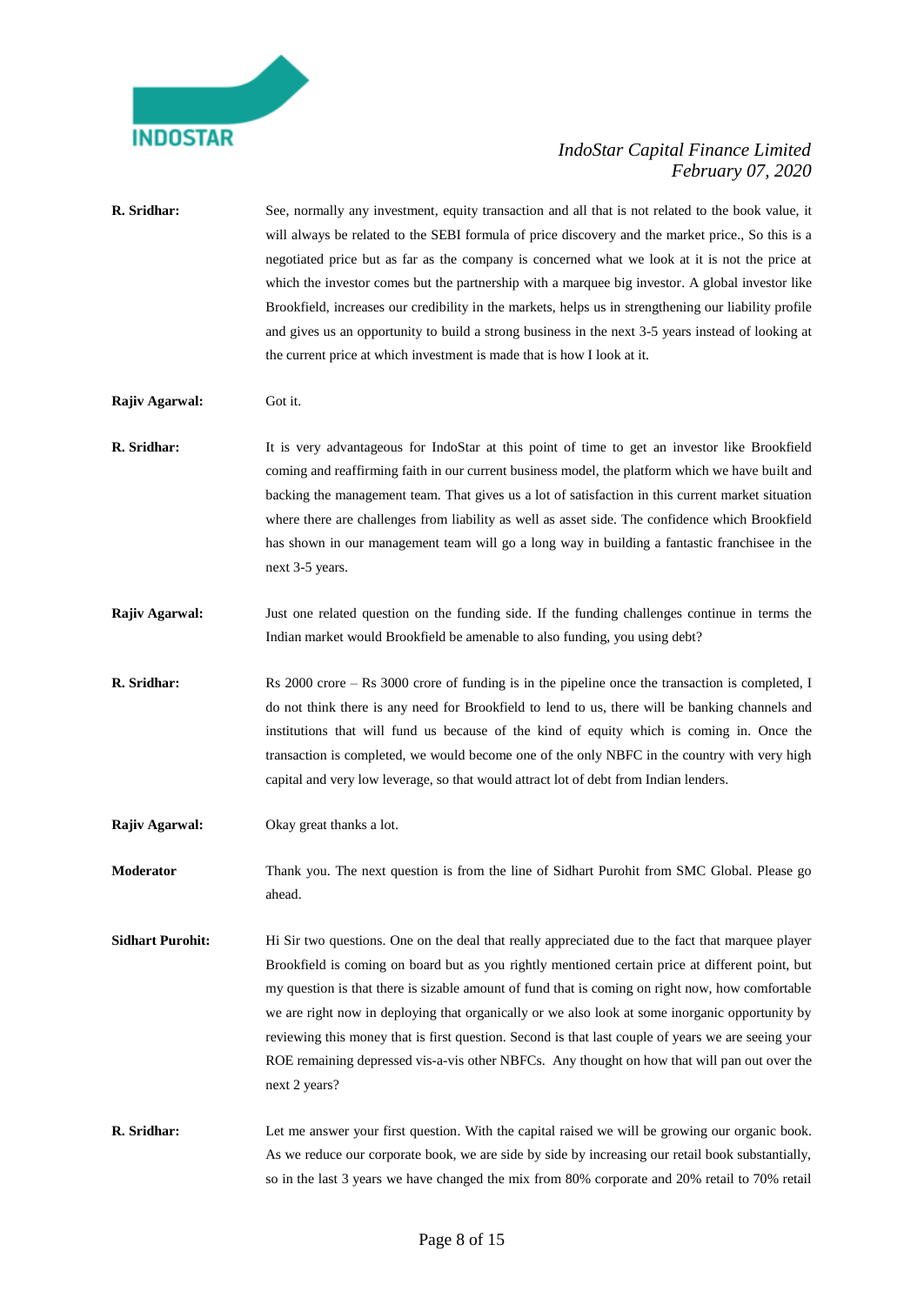and 30% corporate, substantial mix change has happened in the last 2 years. Retailisation will continue and this will be very aggressive, and we hope to achieve higher growth in the next 3-5 years. In potential sectors like vehicle finance, SME and affordable home finance, we have built around 250 branches, good management, sales team, processes and technology through which we have created a platform and with the capital coming in we would be building these businesses in the next few years. Nonetheless, we would also be keen to look at the inorganic opportunities like what we did about a year back where we bought CV financing business from India Infoline. If there are opportunities which align with our retail strategy, we would not hesitate to look at it, so inorganic is also one of our strategies we will look at. The second question on ROE. As a management team today, we are looking at our ROA. While the focus on ROE will come later as and when we start consuming our capital. In today's current market scenario, it is necessary to strengthen our balance sheet by bringing more capital which would attract debt and that is what is going to happen when the Brookfield investment comes into the company. We are already able to see support from small lenders who are going to help us in building our liability profile in a big way. Once the capital gets consumed, we will see in the next 3 years starting from FY2021 there will be progress in the ROA. So, ROA is what we would focus currently which we feel that we should be at around 2.5% to 3% that is what we would ensure. ROE will come automatically in the next few years.

- **Sidhart Purohit:** Okay Sir just one more question. You have already elaborated in the credit cost part but I would just like to know what is the potential for reducing our operating cost being an NBFC probably will still have some leeway of reducing that when I look at your cost income ratio, so what would be targeted cost income ratio eventually may be two to three years down the line?
- **R. Sridhar:** Yes, we would be working on improving operating efficiency. We have said during our IPO last year that we would move Cost Income ratio eventually to 25%. Unfortunately, even though our expenses are reducing simultaneously our income has also reduced over the last year. Once when income starts growing automatically this will come down. Eventually we would like to be at around 25% in the next few years.
- **Sidhart Purohit:** Okay Sir thank you that is from my side.
- **Moderator** Thank you. The next question is from the line of Pritesh Vora from Enam Holding. Please go ahead.

**Pritesh Vora:** Sir how do we see the leverage over 2-3 years or 4-5 years, what are the triggers which will lever our book over the next couple of years?

**R. Sridhar:** Today, post this infusion we would be less than 2 times the leverage that gives us lot of scope to build our business. We will strengthen our liability profile in times to come. You can safely assume that for a company like IndoStar we should be able to leverage around 5 times on Balance Sheet and then you have some scope to do another one time through the off balance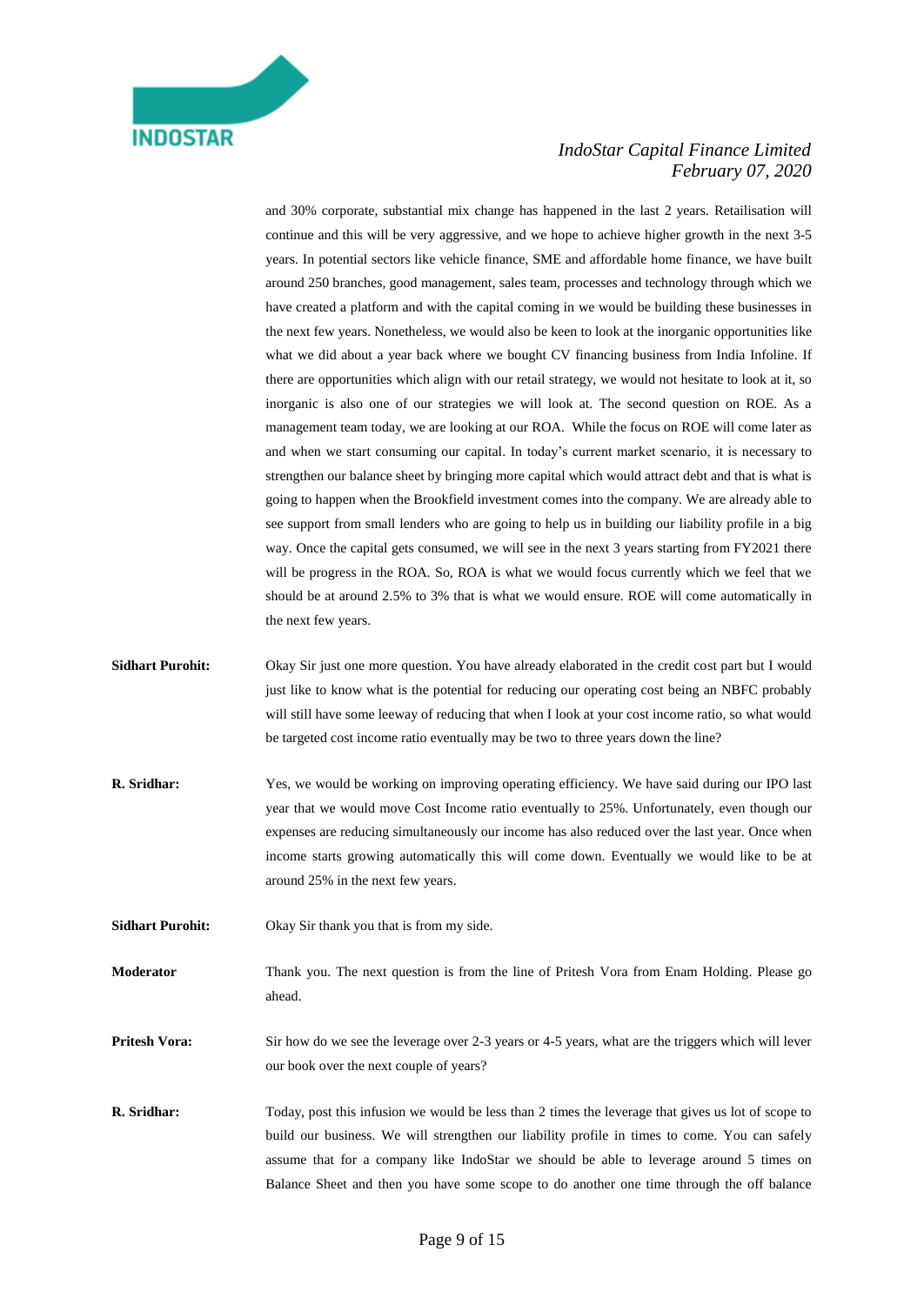

sheet. Through the kind of partnership which we have ICICI bank where instead of 15% we are only providing 8% these are all ROE accretive so you can safely assume minimum 5x and around 6x times leverage over a period of time as our capital gets consumed.

**Pritesh Vora:** So, by when do you think you will be able to leverage 5x?

**R. Sridhar:** We cannot put a timeline on this today. It will take time. However, with the available equity capital around Rs 4200 crore, we can certainly leverage up to Rs  $25000$  crore – Rs 30000 crore over the next few years.

**Pritesh Vora:** You said you are targeting 2-3 vehicle owner, right so in order to consume capital, would you target other customer segments say 1 truck owner or any other segment multiple truck owner?

- **R. Sridhar:** Nothing prevents us from doing it, but there will be yield difference. Suppose I go up the customer segment, the yield comes down, when I come down the customer segment, yield goes up, but the risk also increases, so we have strategically positioned ourselves as lenders to 2-3 vehicle owners where there is not much of competition. In the next 3-5 years, we will become market leader, as you must be a market leader in some segment for you to scale up business substantially. That is our strategy so we would like to be in the mid segment but as you rightly said there could be some percentage of loans which would be in the fleet owner segment as well as in the first-time user segment, but that would be insignificant.
- **Pritesh Vora:** And how do you see Sir your other SME and affordable housing growing because this quarter we have seen moderate growth in that?
- **R. Sridhar:** Today's growth is not a reflection of steady state growth. These are tough times; we have consciously reduced our disbursement as this is not the time to be brave and underwrite aggressively. Market conditions are bad across most business segments and hence we are consciously tweaking our credit policies and depending upon the liquidity available we are finalizing our disbursement. Both in the SME and affordable home finance businesses we have a very experienced management team and both these businesses are already making profit. The advantage for IndoStar is its network of around 250 branches which are available to the SME and affordable home finance businesses. The SME and affordable home finance businesses can scale up at any point of time. We want to scale up of our businesses without diluting quality or profitability. We are not going to distribute money to purely get growth. We would be growing very responsibly.

**Pritesh Vora:** All right sir. Wish you all the best. Thank you very much.

**Moderator** Thank you. We take the next question from the line of Rajkumar from RK Investment. Please go ahead.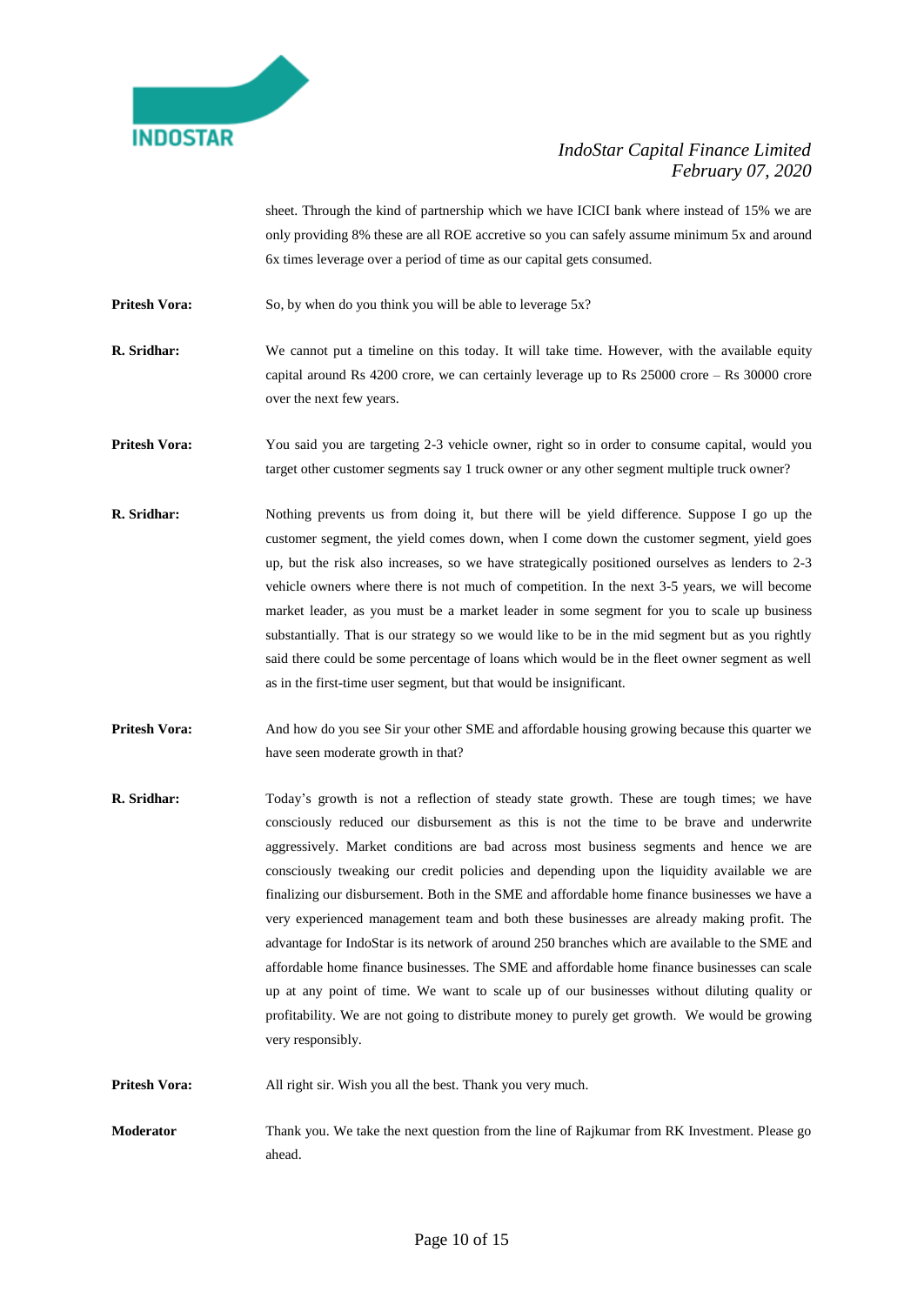

- **Rajkumar:** Hi Sir, thank you for the opportunity. I joined the call a little late, so firstly why there is a write off in the Essel Group despite being the secured exposures and my second question is what is the regular exposure in both these exposures and what is further provisions will be required and any further write off required?
- **R. Sridhar:** See in these two cases, which are in the public domain for some time. We have taken an affirmative decision to write-off both these cases, we have done provisions in Q2 itself and we have done write off in Q3. So as far as we are concerned, this write off and earlier provisions which we have made is enough. At present, we have taken corrective action for whatever stress was visible. If there is any further stress in the corporate as well retail book, we would take decision appropriately to provide or to write off but as of now I think we are fully provided.
- **Rajkumar:** Sir but why there is a need for write off required in these exposures?
- **R. Sridhar:** For example, it is a loan against shares transaction and in the media company the shares have been sold. After sale of shares, any deficit will need to be written off.
- **Rajkumar:** What is the quantum of provision / write-off?
- **R. Sridhar:** In two quarters Q2 and Q3, we have written off around Rs 56 crore and in the other company we have written off in the two quarters about Rs 63 crore.
- **Rajkumar:** Okay sure thank you Sir.
- **Moderator** Thank you. The next question is from the line of Boris Dsouza from ICICI Lombard. Please go ahead.
- **Boris Dsouza:** Hi Sir. Thank you for the opportunity. Just wanted to understand that there is considerable decrease in the number of branches especially in the CV segment. Can you just throw some light on that?
- **R. Sridhar:** Yes, we had 161 branches in March 2019 and when we bought India Infoline, they also had exact number of 161 branches. So, we had 322 branches in total but after that we were integrating in the last 10 months there were branches of IndoStar and India Infoline as well at same locations. Hence, we have moved the India Infoline branches to our office. In some locations where volumes were less where we do not require India Infoline branch, we have shut down because India Infoline had gold loan branches everywhere, there they were doing commercial vehicle finance business so we are integrating and finally I think we would have around 250 branches.

**Boris Dsouza:** Okay sir that answers my question.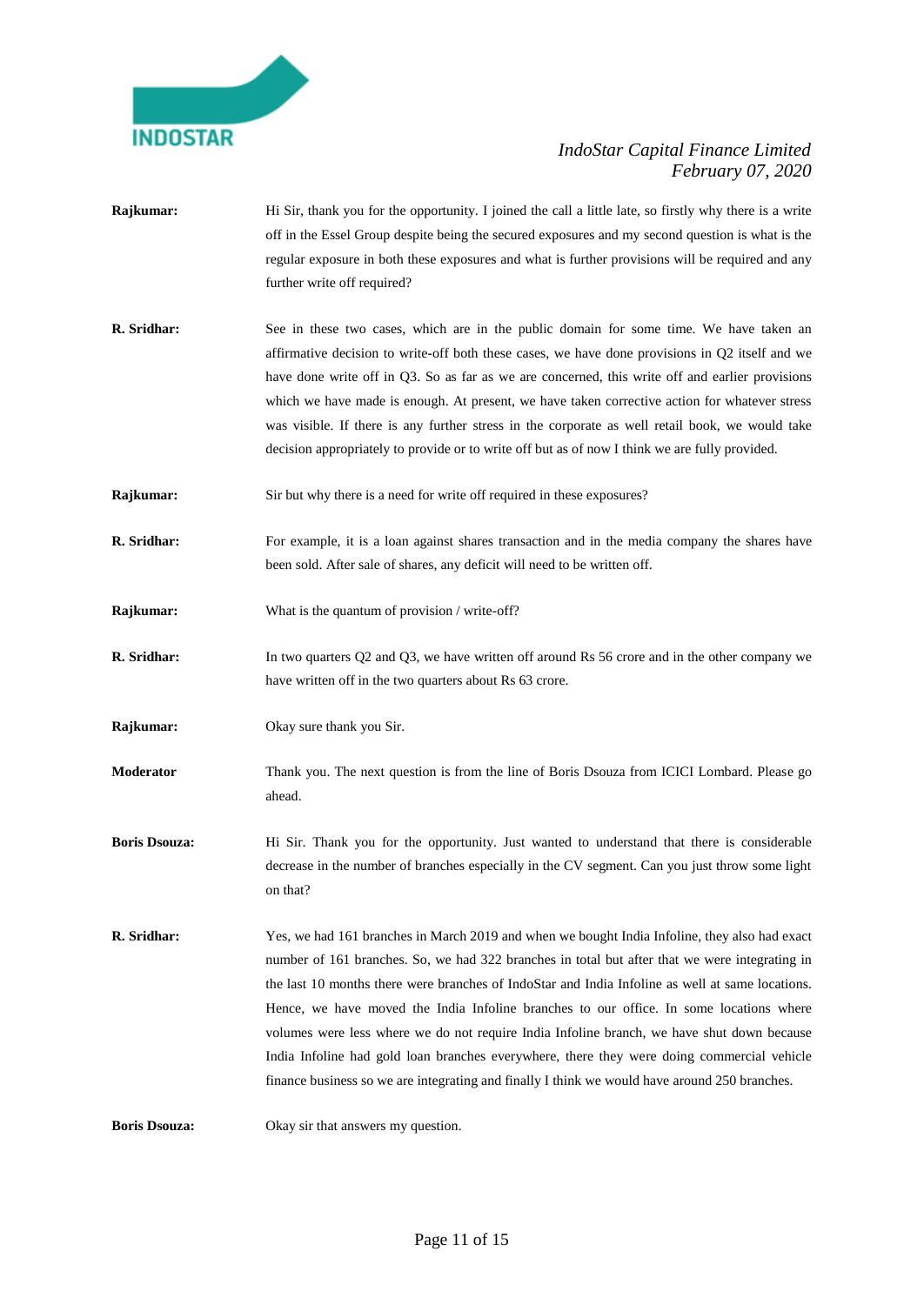

| Moderator           | Thank you. The next question is from the line of Laxman Shah from Capgrow Capital. Please go<br>ahead.                                                                                                                                                                                                                                                                                                                            |
|---------------------|-----------------------------------------------------------------------------------------------------------------------------------------------------------------------------------------------------------------------------------------------------------------------------------------------------------------------------------------------------------------------------------------------------------------------------------|
| <b>Laxman Shah:</b> | I had a question regarding the stage 2, this quarter we had said that there was no account other<br>than the fitness and media account, so the fact still stands today as well?                                                                                                                                                                                                                                                   |
| R. Sridhar:         | No, we are saying the same thing again. Same fitness and media company only, the write off<br>have happened.                                                                                                                                                                                                                                                                                                                      |
| <b>Laxman Shah:</b> | I am asking if there is any other account in stage 2, other than these two accounts?                                                                                                                                                                                                                                                                                                                                              |
| R. Sridhar:         | No not at all.                                                                                                                                                                                                                                                                                                                                                                                                                    |
| <b>Laxman Shah:</b> | Nothing has been there and Talwalkars so in the previous quarter you had said that Rs 60 crore of<br>exposure remains and this quarter you have taken another Rs 59 crore write-off so do we still at<br>some exposure in Talwalkars or it is all write off?                                                                                                                                                                      |
| Amol Joshi:         | You are right, what we have said in Q2 is that we will act on the remaining portion which has led<br>to this write off; Regarding 'Talwalkars', there is still some exposure in our books.                                                                                                                                                                                                                                        |
| <b>Laxman Shah:</b> | Okay and last question regarding the real estate account which slipped in first quarter about Rs<br>150 crore so if I remember correctly, we said that you were confident about recovering that entire<br>amount in this financial year so what is the status on that. Do we still expect recovery or what is<br>it now?                                                                                                          |
| Amol Joshi:         | The collateral value is enough to cover the loan, we had offers from developers for both joint<br>development and for outright purchase; but you know how the market conditions are hence<br>developers who wanted to buy these assets are taking time to tie up the finances for this. It may<br>not happen in this financial year, but I think we will be recovering this amount from the sale of<br>assets in the medium term. |
| <b>Laxman Shah:</b> | Okay thank you.                                                                                                                                                                                                                                                                                                                                                                                                                   |
| Moderator           | Thank you. The next question is from the line of Umang Shah from Edelweiss. Please go ahead.                                                                                                                                                                                                                                                                                                                                      |
| <b>Umang Shah:</b>  | Thank you for again giving the opportunity. I had questions regarding the CV finance business;<br>NPA movements in the CV finance appear to be very volatile; can you explain why are you<br>seeing such sharp jumps?                                                                                                                                                                                                             |
| R. Sridhar:         | We have 3 kinds of portfolios in our book now. One is what we have organically sourced. Then<br>the IIFL book we bought, and in the last six months we have also been generating assets for<br>ICICI bank so there are 3. In all these segments the performance of the portfolio is fantastic. In                                                                                                                                 |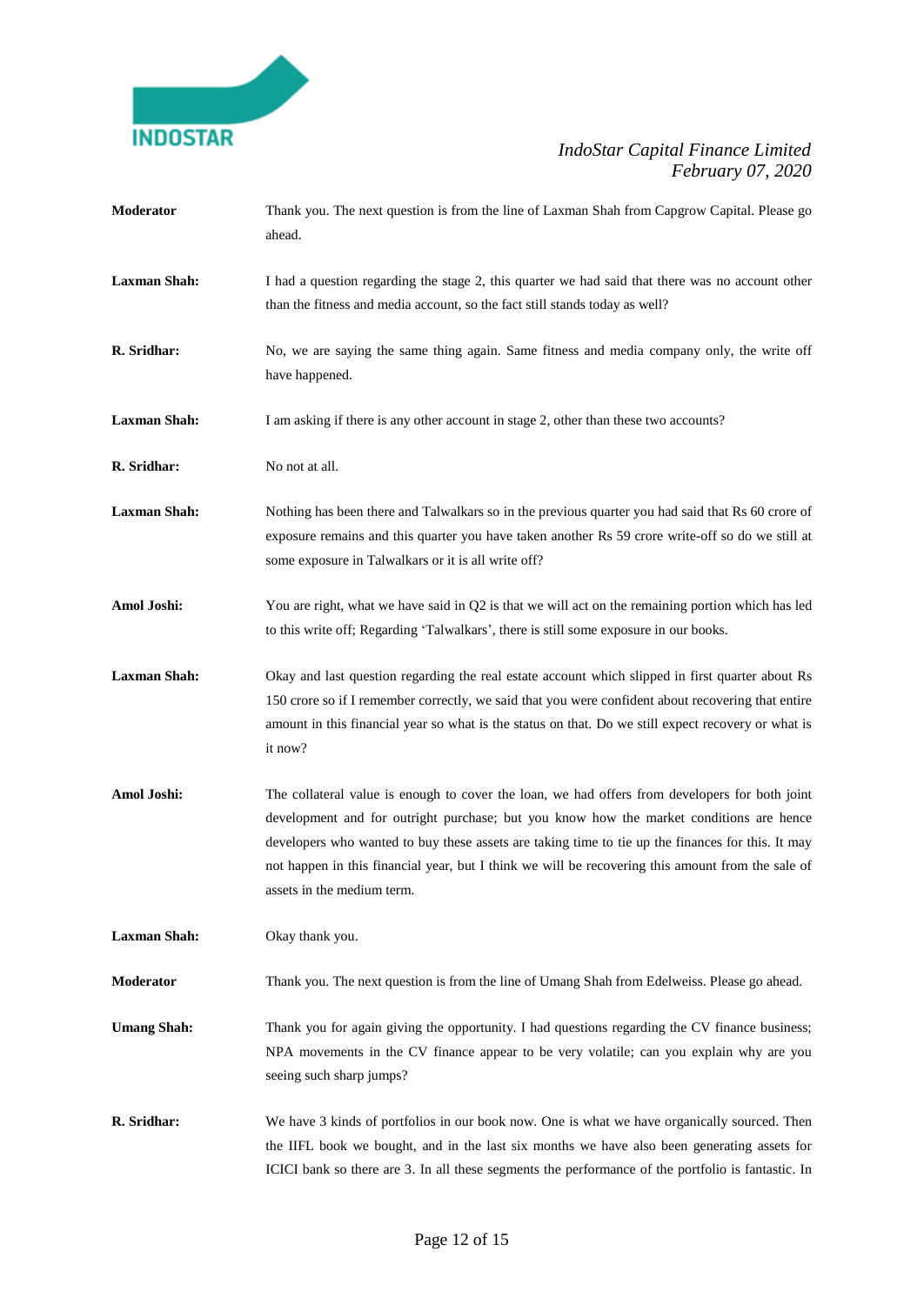

the case of IIFL there was a spike in Q1 and then we brought it down in Q2 and subsequently the increase is marginal but that is because of the market condition, but overall the book is performing well subject to pressure in the marketplace, the freight rate, the sluggish trucking operations leading to some kind of cyclical pressures which is a short-term. All these are deferment of repayments and it is not bad debt, we can always collect it little later, so whenever there is pressure on the freight earning, the buckets will keep jumping, so there could be some increase in the NPL, but eventually it gets collected. We have to understand that this business is particularly 'earn and pay model' so if truckers earnings pick up, past dues are settled and when there is pressure on earnings, deferments happen. These events happen and in our case as I outlined earlier in some states where some exposure of IIFL is there in heavy commercial vehicles, there is some pressure that is why it has gone up otherwise the overall portfolio behavior is fantastic and we would like to grow the book again from April once the transaction is finished.

- Umang Shah: Alright but Sir if I look at our organic GNPA numbers also that is somewhere close to 3.4% for this quarter only for the organic part excluding IIFL that is a substantial growth from 1.3% last quarter so is this again because of the economic condition?
- **R. Sridhar:** Only that nothing else.
- Umang Shah: So, post April we are looking at things getting better in disbursements and recoveries would be higher?
- **R. Sridhar:** Disbursement is there. Recovery is always good, but some jump here and there will be there because of the market pressures, but eventually all these get collected. Finally, we have to see what the eventual loss is. The final credit loss is one which we need to look at so that could be between 80 basis point to 160 basis point.
- **Umang Shah:** Okay. Thank you so much.
- **Moderator** Thank you. We take the last question from the line of Dinesh Kulkarni, an Individual Investor. Please go ahead.
- **Dinesh Kulkarni:** Hello sir. Thanks for taking my question. My question is this value of Rs.290 the deal that is done with Brookfield but when we see the IPO came at the price of 560 when the price to book value was close to 1.9x and now the deal is at less than 1x. How do you justify that creates value for minority shareholders that is my question?
- **Amol Joshi:** Hi Dinesh. Thank you for the question. This is Amol here. What we need to look at is the circumstances under which the investment is being done. I think it is a big boost for our business model and for the management team as well. Second is when we do the deal, I think the focus is on improving the business and trying to get ready for the future in terms of our retailisation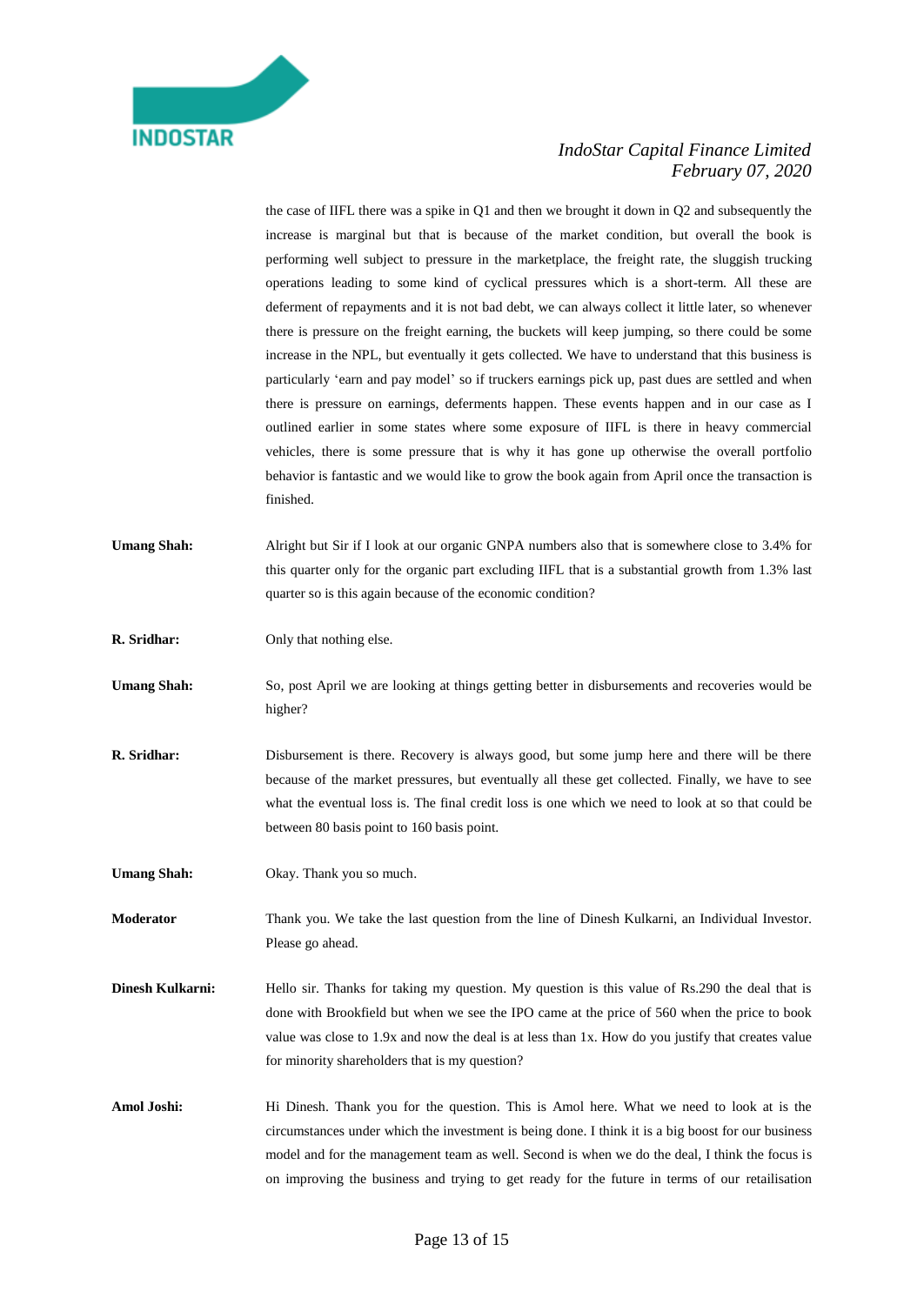

strategy and having enough power within us to ensure that we propel forward. What this deal will do to us is with that Rs 1225 crore that will come into the organization it is also backed by around Rs 2000 crore plus of banking lines which helps us propel lending.

- **Dinesh Kulkarni:** My question is specifically is with respect to the price to book value, IPO was at 1.9x price to adjusted book value and the deal is at around 0.9x right?
- **Prashant Joshi:** The entire NBFC sector barring a few actually got rerated in the last 15-18 months so while you price a transaction at a point in time number one and number two now that this transaction has happened while it is still below book, however if you look at overall book value, there is very insignificant dilution in the overall book value post this transaction gets completed, and as we get leverage and are able to grow in fact we do expect and hope that the multiple factors should grow from here on.
- **Dinesh Kulkarni:** Okay so Sir my question related to the same is when do you think the cycle would turn, so what is your estimate based on industry, your experience on that?
- **R. Sridhar:** It is all cyclical. Liquidity as compared to the first 6 months, has substantially improved. Now the capital also has come. We are looking at revival in economic growth which I do feel is a few quarters away. Once an upcycle comes about, we will be able to use our capital to grow the businesses substantially. We are all excited and bullish to build one of the best franchises in the country.
- **Dinesh Kulkarni:** That is nice to hear. Just one more last question from me. I just wanted to know like the BSVI norms which will start kicking from April 2020, I want to know if that specific norms or anything like that, have they impacted the CV financing either the used or the new ones?
- **R. Sridhar:** This is a norm, which is going to be introduced where the price of the new vehicle is going to increase substantially. When the price of the new vehicle increases, there will be an increase in the old vehicle price also, so it is not going to displace vehicles, which are already there in the system. The government norm is that the new vehicles which are manufactured and sold after April 1st should have that kind of a norm that is it, so it is not going to affect the existing fleet in the country for at least next 3-5 years?
- **Dinesh Kulkarni:** So, you expect that it would impact more on the new vehicle financing rather than the old one?
- **R. Sridhar:** Yes. The price is going to be high, but anyone who wants to buy will get only that BSVI because no other vehicle will be available.
- **Dinesh Kulkarni:** What business segments are you targeting to grow once incremental debt funding comes through?